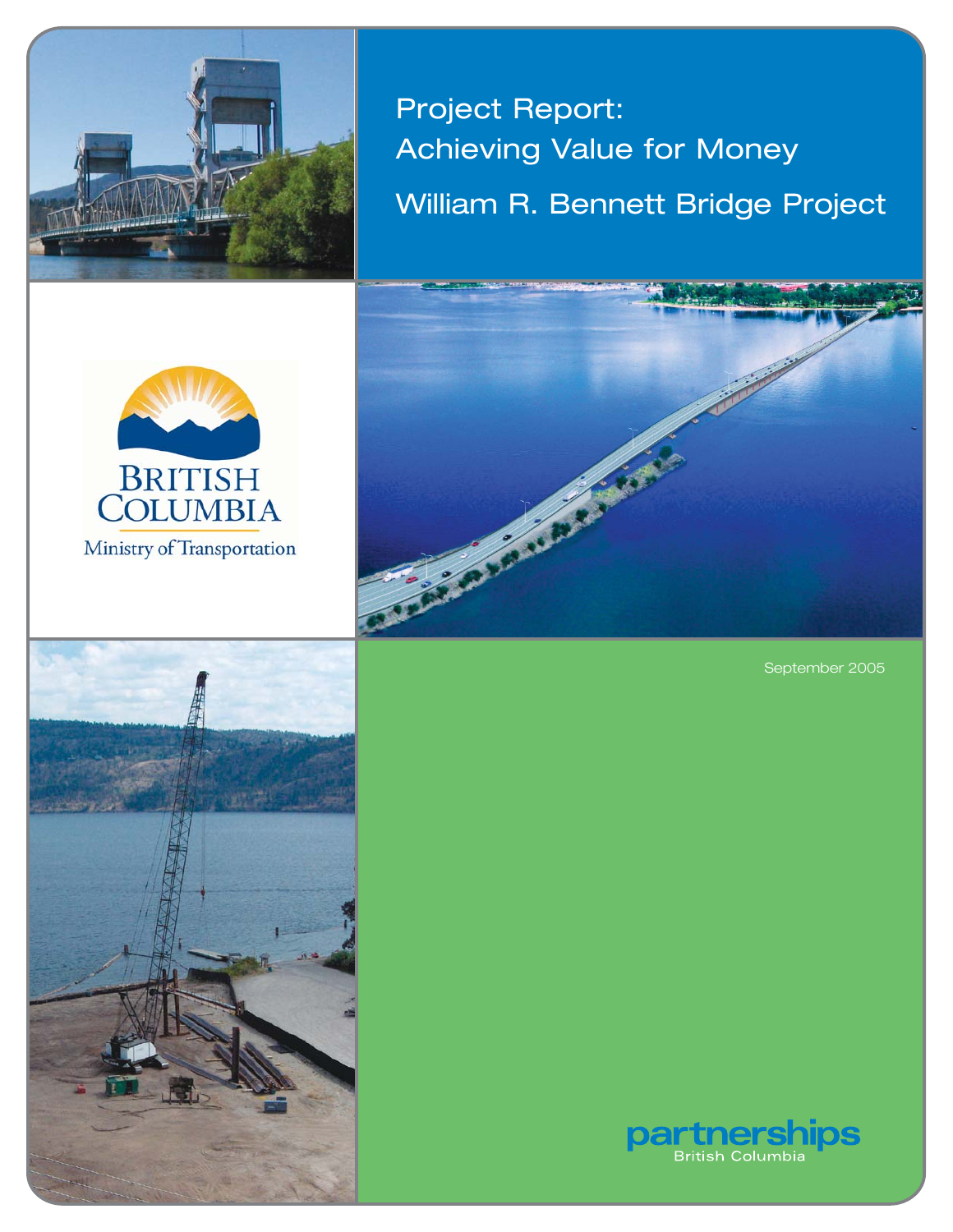# **Purpose of this Document**

Before entering into a public private partnership, Partnerships BC undertakes an analysis of the value for money expected over the life of the partnership. Value for money is a broad term that captures both quantitative factors, such as costs, and qualitative factors, such as service quality and protection of public interests.

Value for money is one of six key principles guiding public sector capital asset management in British Columbia. The others are:

- ◗ sound fiscal and risk management;
- ◗ strong accountability in a flexible and streamlined process;
- ◗ emphasis on service delivery;
- serving the public interest; and
- ◗ competition and transparency.

Since 2002, these principles have guided the B.C. public sector's approach to acquiring and managing assets such as roads and health care facilities. Under the Capital Asset Management Framework, ministries and other public bodies are encouraged to consider all available options for meeting their service objectives. They analyze the options and, after considering the qualitative and quantitative advantages and disadvantages of each, choose the one that overall best meets service delivery needs and makes the best use of taxpayers' dollars.

In some cases, the best option may be traditional procurement – where assets are purchased entirely with taxpayer supported debt and operated exclusively by the public sector. In other cases, agencies may find innovative ways to meet their service needs without acquiring capital assets. In all cases, agencies are publicly accountable through regular budgeting, auditing and reporting processes.

In all of its procurement processes, including public private partnership agreements, the Province is committed to a high standard of public disclosure to ensure accountability. This report describes the rationale, objectives and processes that led to the use of a public private partnership for the William R. Bennett Bridge project, giving the public a clear sense of how and why the decision was reached to proceed with that option. It explains how value for money was measured and how it is expected to be achieved in the context of current market conditions.

For more on the Province's Capital Asset Management Framework, please go to **http://www.fin.gov.bc.ca/tbs/camf.htm**

For more on public private partnerships in B.C., please go to **www.partnershipsbc.ca**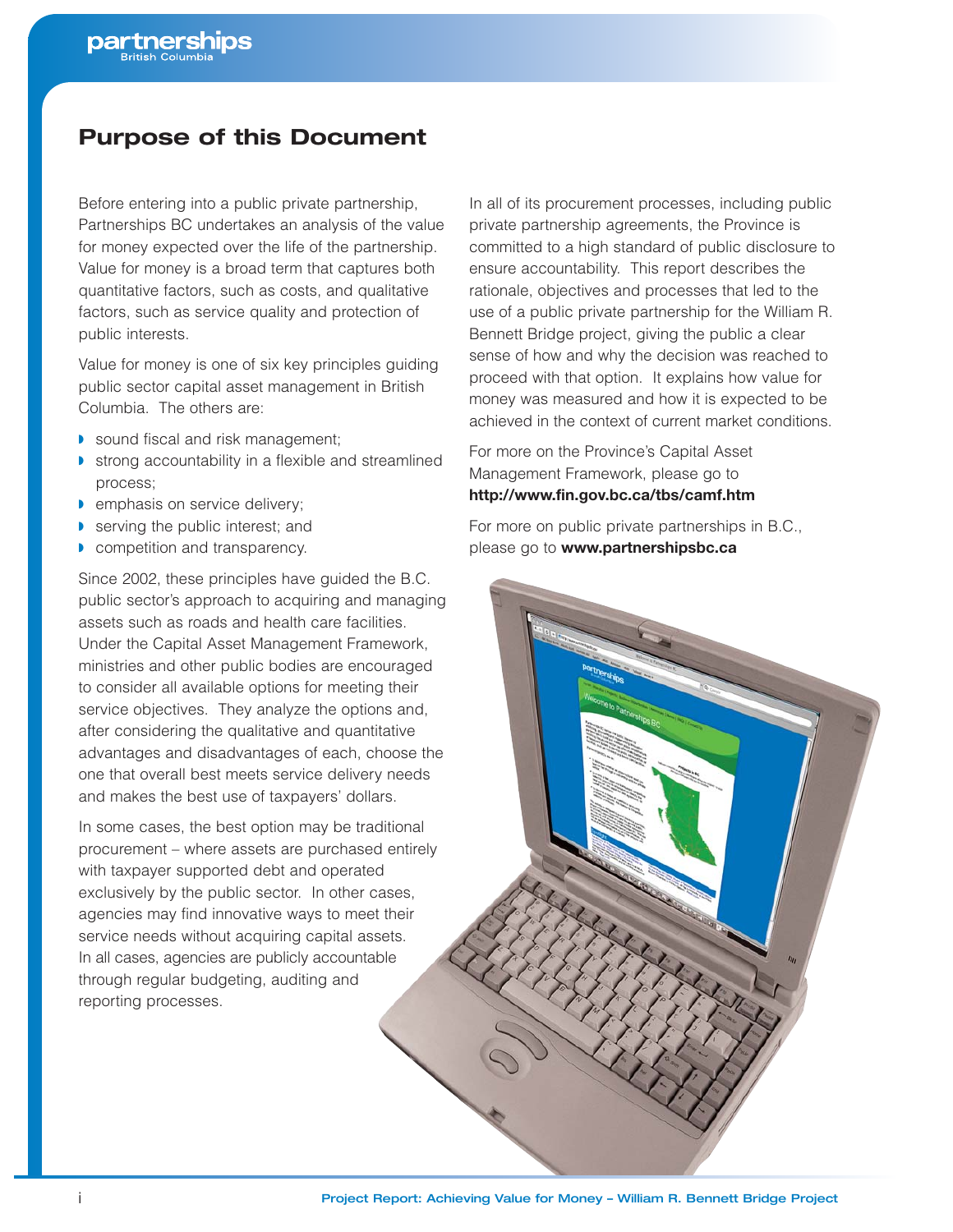

# **Table of Contents**

| 1.             |                                                                                                                                                       |
|----------------|-------------------------------------------------------------------------------------------------------------------------------------------------------|
| 2.             | Public Private Partnerships in Transportation 3<br>Project Planning and Procurement Options Analysis 4<br>Expected Benefits of the Preferred Option 4 |
| 3.             |                                                                                                                                                       |
| 4 <sub>1</sub> |                                                                                                                                                       |
| 5.             |                                                                                                                                                       |
| 6.             |                                                                                                                                                       |
| 7.             |                                                                                                                                                       |
| 8.             | Expected Budget Reporting and Accounting Treatment 13                                                                                                 |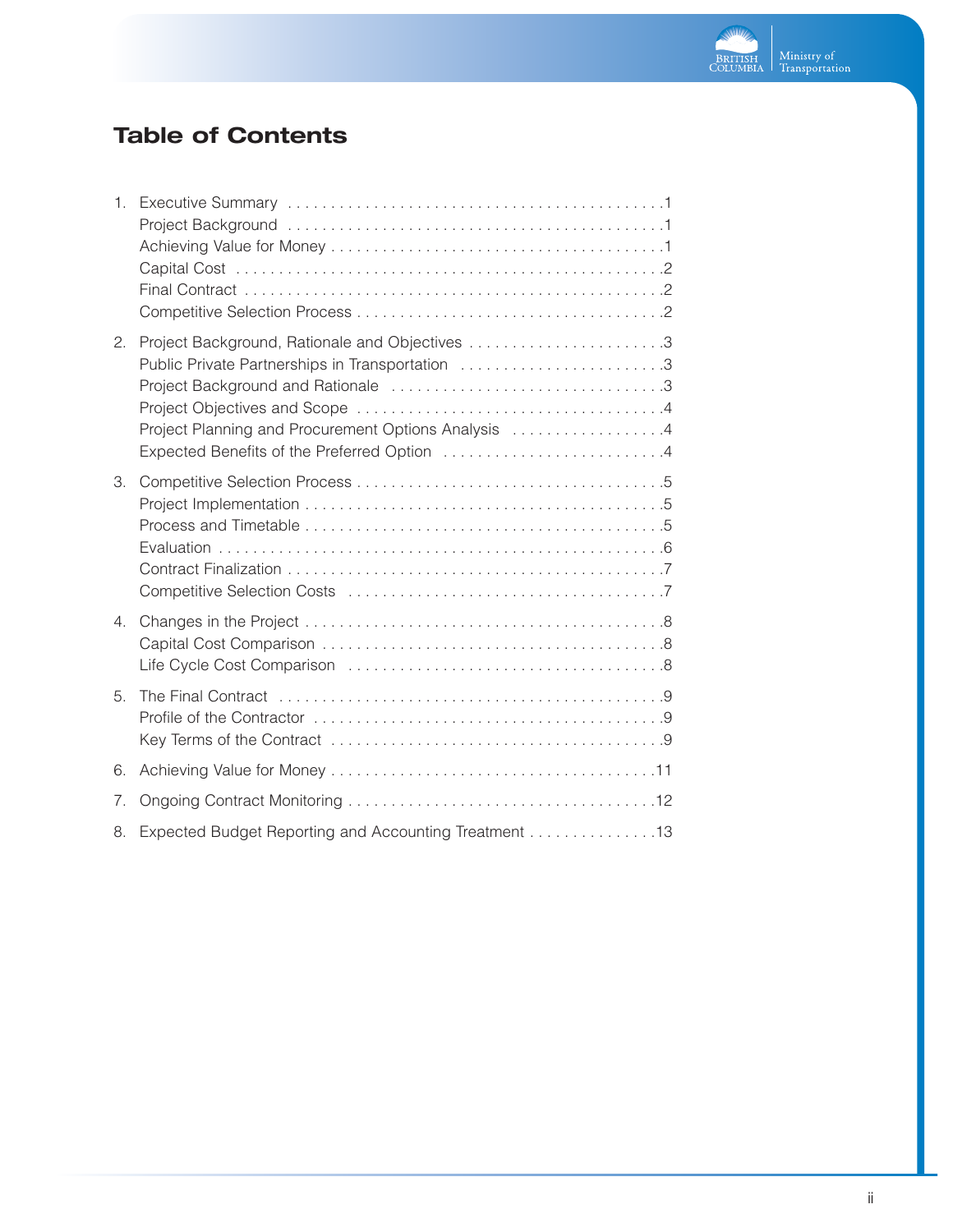

# **1. Executive Summary**

### **Project Background**

**The Province has entered into a contract with SNC-Lavalin to provide a new bridge across Okanagan Lake to satisfy traffic demand and improve safety.**

The Okanagan Lake Bridge is part of Highway 97; it links the City of Kelowna on the east side of Okanagan Lake to the west side of the lake and the communities along Highway 97 to the U.S. border, and to Highway 5. The existing bridge, which provides the only crossing of the 120-kilometre long lake, cannot meet current and projected traffic demands, and has a high accident rate. The floating structure is in an advanced state of deterioration and cannot practically be repaired beyond the short term.

The new William R. Bennett Bridge will form part of Highway 97, crossing Okanagan Lake between Kelowna and Westbank, at a location immediately adjacent and parallel to the existing Okanagan Lake Bridge. In addition to the new bridge contract, both the Ministry of Transportation and the City of Kelowna will be upgrading the east and west approaches to the bridge to improve traffic flow.

The contract between SNC-Lavalin and the Province, for the delivery and long term operation of the William R. Bennett Bridge, was finalized June 30, 2005 and meets the Province's objectives to:

- ◗ satisfy immediate and mid-term traffic demand;
- achieve value for money;
- ◗ ensure the usable 75-year design life of the bridge is secured by way of the optimized 27-year turn-over condition commitment; and
- ◗ improve and ensure long term safety on the crossing.

By completing this project as a public private partnership, the Ministry of Transportation expects to deliver a bridge which will benefit from private sector knowledge and expertise, resulting in the lowest possible life-cycle cost to taxpayers, and the safest possible structure.



*Artist rendering of the William R. Bennett Bridge*

# **Achieving Value for Money**

### **The contract with SNC-Lavalin offers value for money on both a financial and qualitative basis.**

The public private partnership contract, when compared to traditional public sector procurement, is expected to deliver both quantitative and qualitative value for money. The net present value cost for the project, as delivered by SNC-Lavalin, is estimated at \$170 million. This compares favourably to the estimated net present value cost if the project was completed by the public sector, which is \$195 million. Net present value is a risk-adjusted calculation of the estimated stream of payments to be made over the term of the agreement, expressed in today's dollars.

The William R. Bennett Bridge contract offers expected savings of \$25 million on a net present value basis over the 30 year life of the agreement.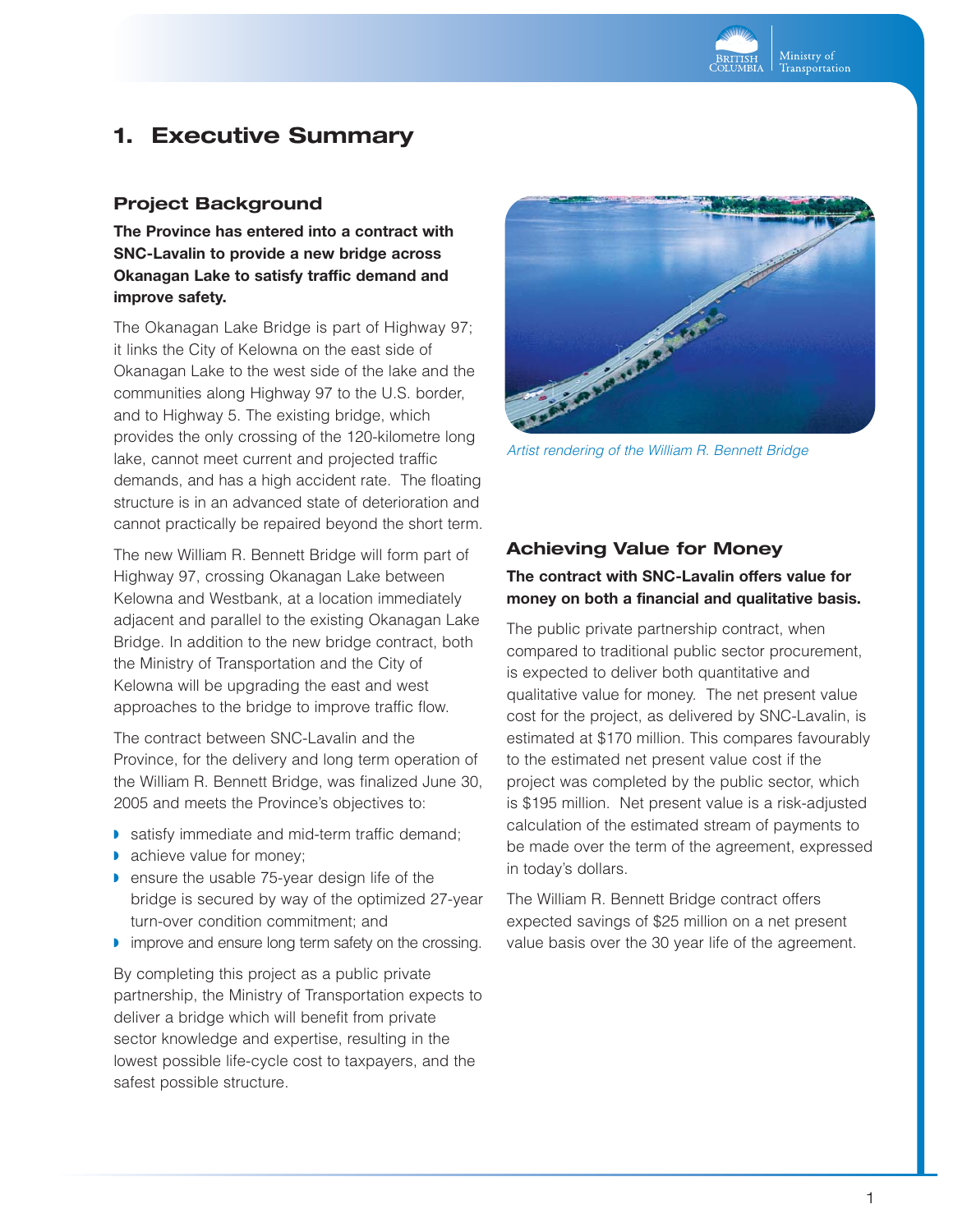# **Capital Cost**

#### **The capital cost of the project has increased since it was announced three years ago.**

When this project was announced in 2002, the capital cost was estimated at approximately \$100 million. Since that time, construction material and labour inflation, along with changes in the Province's design standards, have resulted in an estimated capital cost increase of \$44.5 million. The increase is due largely to construction material and labour inflation experienced in the B.C. market since the project was initially considered. Inflationary pressures would have had an impact on project costs under traditional procurement or the public private partnership model.

### **Final Contract**

#### **The Province will set and monitor the performance standards for the bridge.**

Under the contract, the Province sets and monitors performance standards for the new crossing, and licenses the right of way to SNC-Lavalin. SNC-Lavalin will design, construct, operate, maintain and rehabilitate the bridge and is responsible for meeting the Province's performance standards for the term of the contract, along with the provisions for turning over the asset to the Province at the end of the term. In addition, SNC-Lavalin will decommission the existing bridge, once the new bridge is in operation.

The Province will pay SNC-Lavalin annual service payments of approximately \$20 million a year, assuming there are no performance deductions. Over the 30-year term of the contract, using a discount rate of eight per cent, these annual payments are equal to approximately \$170 million in net present value terms.

# **Competitive Selection Process**

#### **This project benefited from an open and fair competitive selection process.**

Partnerships BC was engaged as the transaction and procurement manager for the project.

Five teams responded to the initial Request for Qualifications in the Spring of 2004. Three teams were chosen to proceed to the Request for Proposal stage which concluded in December 2004. A Best and Final Offer stage involved negotiations with two qualified teams to achieve the best possible agreement on behalf of taxpayers. A Conflict Adjudicator was retained to ensure there were no conflicts in the evaluation process. A Fairness Auditor was retained to observe and report on the evaluation process. The Fairness Auditor concluded that the process was fair. The Fairness Auditor's report is available at www.partnershipsbc.ca.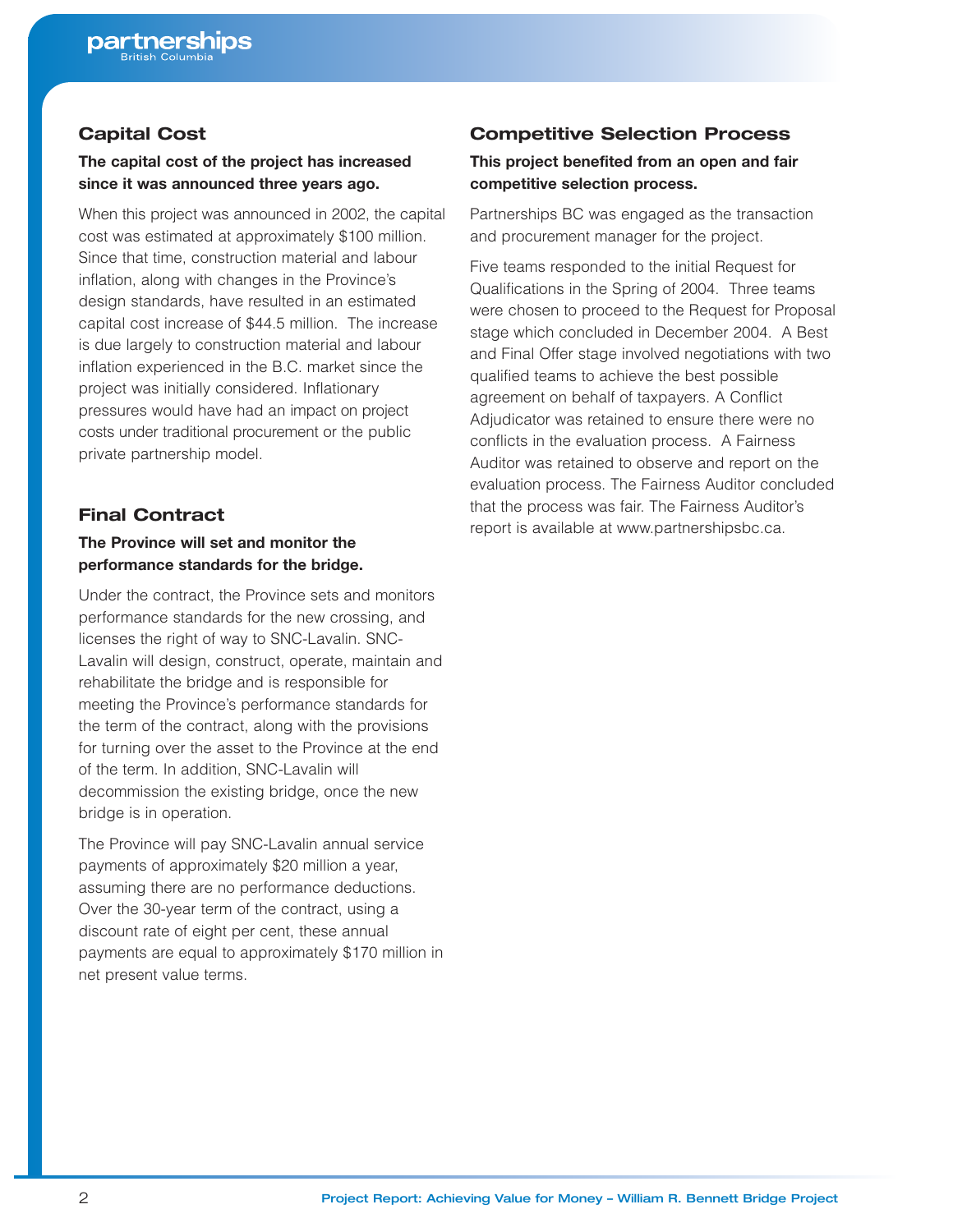

# **2. Project Background, Rationale and Objectives**

### **Public Private Partnerships in Transportation**

#### **Public private partnerships are used in the transportation infrastructure sector around the world.**

Internationally, public private partnerships have been used for many years in the transportation sector. In B.C., the Ministry of Transportation is encouraged to pursue public private partnerships, where they can deliver value for money and serve the public interest, as laid out in the Capital Asset Management Framework.

In such partnerships, the private sector typically designs, builds, maintains, operates, rehabilitates and finances roads, bridges and highways to meet detailed performance standards set by the Province and embodied in a binding contract. The Province typically owns the asset and performance payments are paid according to the standards outlined in the final project agreement.

The partnership model is designed to capture the strengths of both the public and private sectors, recognizing that private companies have always played a part in delivering infrastructure such as roads, bridges and other facilities. Key differences between the public private partnership approach and traditional project procurement are the inclusion of performance based payments, and the transfer of many of the risks inherent in capital projects, such as construction schedule, to the private sector. Of particular importance is that the projects are structured on a whole life cycle costing basis; this results in achieving efficiencies through the integration of both capital and operating costs.

Public private partnerships are part of the Province's plan to provide affordable infrastructure that meets public needs in a timely manner. As transportation demands increase, this procurement model has the potential to maximize the value of taxpayers' investments in new and improved infrastructure.

*Map of the Okanagan Bridge area*

#### **Project Background and Rationale**

**In 2002, the Province determined the need to proceed with replacing the aging Okanagan Lake Bridge.**

The Okanagan Lake Bridge, a part of Highway 97, is a vital link in B.C.'s transportation network. The bridge connects the City of Kelowna and points north, on the east side of Okanagan Lake, to the west side of the lake and the southern communities along Highway 97 to the U.S. border and to Highway 5. The bridge provides the only crossing of the 120-kilometre long Okanagan Lake.

- ◗ The existing bridge was opened as a two-lane facility in 1958 and was modified in 1984 to accommodate a three-lane counter-flow operation.
- ◗ The 47-year-old structure has serious deterioration problems with pontoon concrete integrity and deck and electrical system failure. The bridge cannot be repaired beyond the short-term.
- ◗ Since 1984, traffic has increased about 200% with average daily traffic exceeding 46,500 vehicles. Daily traffic is significantly higher during the summer months, with average daily traffic exceeding 57,700 vehicles. These traffic volumes exceed the current bridge's capacity, and the capacity shortfall is compounded by as many as eight lifts of the bridge lift-span per day, during the summer, to allow for marine traffic, and by closure of the centre lane for emergency vehicles.
- ◗ The safety performance of the bridge and approaches is poor; the accident rate is higher than the provincial average.

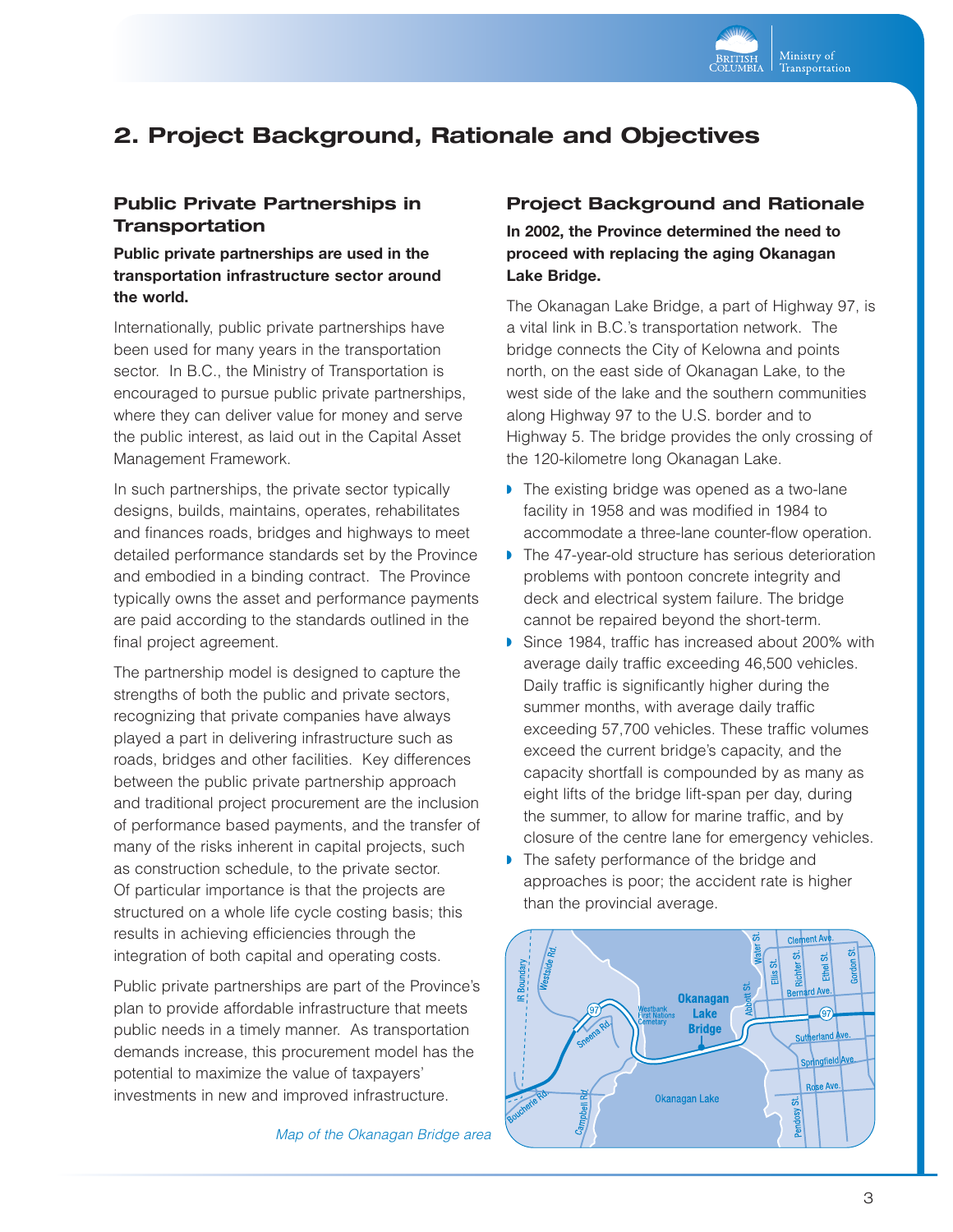## **Project Objectives and Scope**

The Ministry of Transportation established objectives for the project.

- ◗ Deliver a new Okanagan Lake Bridge service that will:
	- satisfy medium term traffic demand;
	- achieve value for money for taxpayers;
	- ensure the existing bridge serves traffic demand during construction of new service; and
	- ensure the usable 75-year design life of the bridge is secured.

# **Project Planning and Procurement Options Analysis**

### **The project team reviewed options and determined that a public private partnership offered significant benefits.**

Consistent with the requirements of the Capital Asset Management Framework, the Okanagan Lake Crossing Project Team considered two traditional procurement models and one public private partnership model for this project. Each option was analyzed on the basis of financial and qualitative criteria. The project team recommended the public private partnership model because it concluded that this model would:

- ◗ provide an opportunity to achieve value for money for the taxpayer in partnership with the private sector;
- ◗ provide an opportunity to transfer appropriate risks to the private sector for a very technically challenging piece of transportation infrastructure;
- ◗ deliver priority transportation infrastructure in a timely manner.

# **Expected Benefits of the Preferred Option**

### **Through the options analysis, the project team identified a number of expected benefits of the public private partnership option.**

- ◗ The public private partnership would provide incentives to the contractor to manage the project and the facility in an efficient manner. For example, the contractor would not be paid until the facility was built, thereby encouraging completion of the project on schedule and on budget. Incentives for the contractor to meet operating and maintenance standards would also be incorporated in different elements of the payment mechanism. For example, the contractor would have an incentive to maximize lane availability, maintain customer satisfaction, and improve the safety record of the route.
- ◗ The public private partnership is flexible to allow for private sector innovation. The project has significant design and construction challenges, which would benefit from private sector involvement.
- ◗ The public private partnership would be based on the principle that risks should be allocated to the party in the best position to manage them. For example, the contractor would assume risks associated with design, construction, facility operation and maintenance. The Province would retain risk for changes to legislation and for force majeure (events beyond the control of either party.)
- ◗ The contractor would make a significant investment of equity and debt in this project. This money would be at risk to varying degrees throughout the term of the agreement and would be dependent on the contractor's performance. For example, the return on equity which the private partner could expect would vary depending on both highway condition and highway performance. If significant construction cost overruns were experienced, the contractor's equity capital could be at risk.
- ◗ The Province would retain oversight of the project, and would remain accountable for seeing that the project met its intended objectives.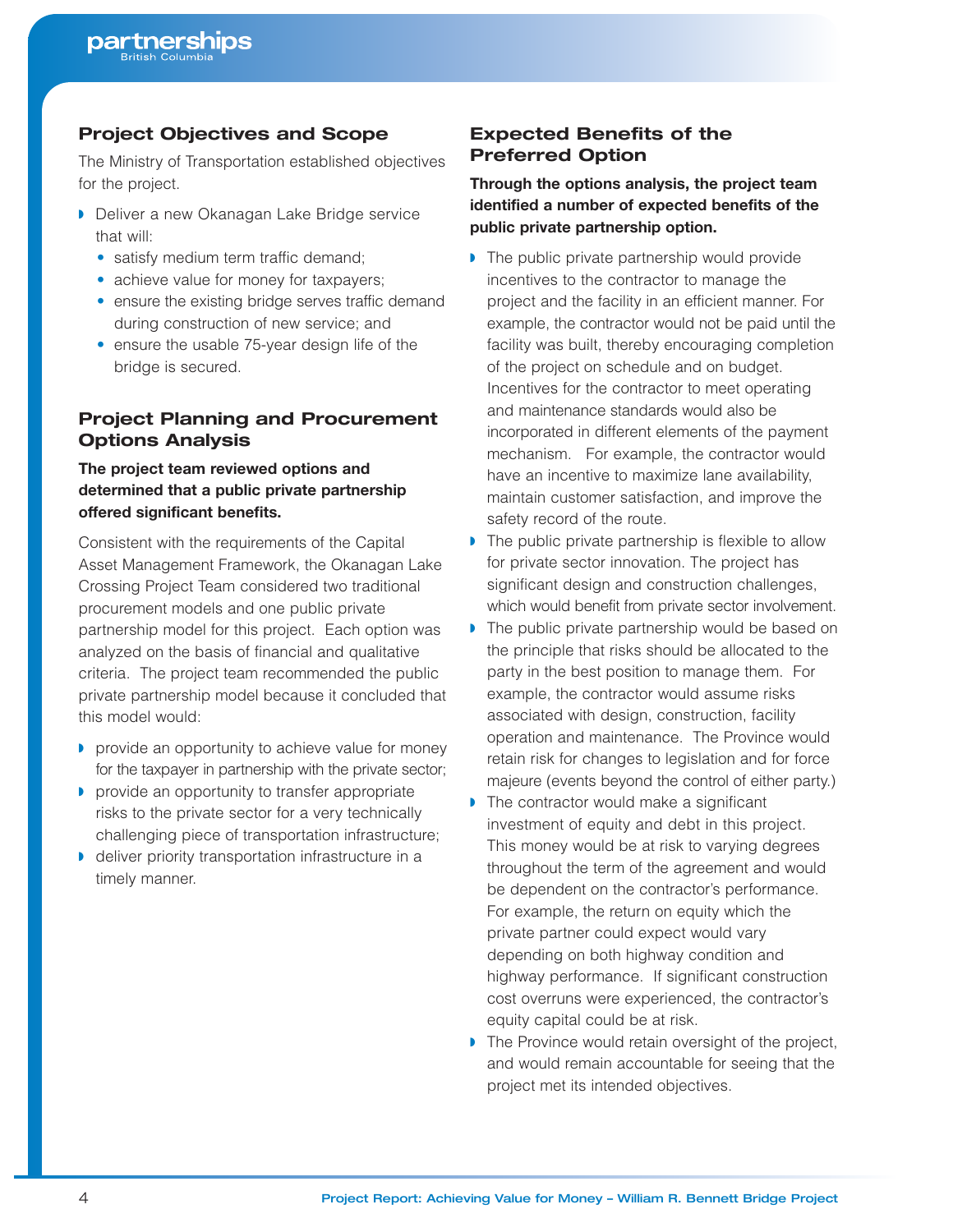

# **3. Competitive Selection Process**

### **Project Implementation**

A governance and management structure was put in place to guide project development and procurement. It included a project board, which was responsible for key decisions throughout the procurement process. The board consisted of:

- ◗ the Deputy Minister of Transportation;
- ◗ the Assistant Deputy Minister of Operations (Ministry of Transportation); and
- the Chief Executive Officer of Partnerships BC.

Reporting to the project board, and implementing the procurement process, was a project management committee with resources from the Ministry, Partnerships BC, and external advisors. The project was led by a Ministry of Transportation Project Director and a Partnerships BC Procurement Director.

The procurement process was managed by Partnerships BC. An independent Fairness Auditor oversaw the procurement process to ensure that all proponents were treated in a fair and equitable manner. A Conflicts Adjudicator was used to ensure that the evaluation process was clear of any conflict of interest. Evaluation of submissions during the competitive selection process was managed by the evaluation committee, with sub-committees for technical, legal, financial and commercial analysis.

#### *Work starts on the pontoons for the new bridge*

#### **Process and Timetable**

The project team anticipated a competitive field of bidders, despite the specialized nature of qualifications required in the areas of marine structure design and construction. The competitive selection process did generate strong initial interest from the market with five teams responding to the Request for Qualifications. The selection process provided sufficient competitive pressure to result in added value for the Province, as the teams competed to provide the best value for money in order to be selected as the contractor.

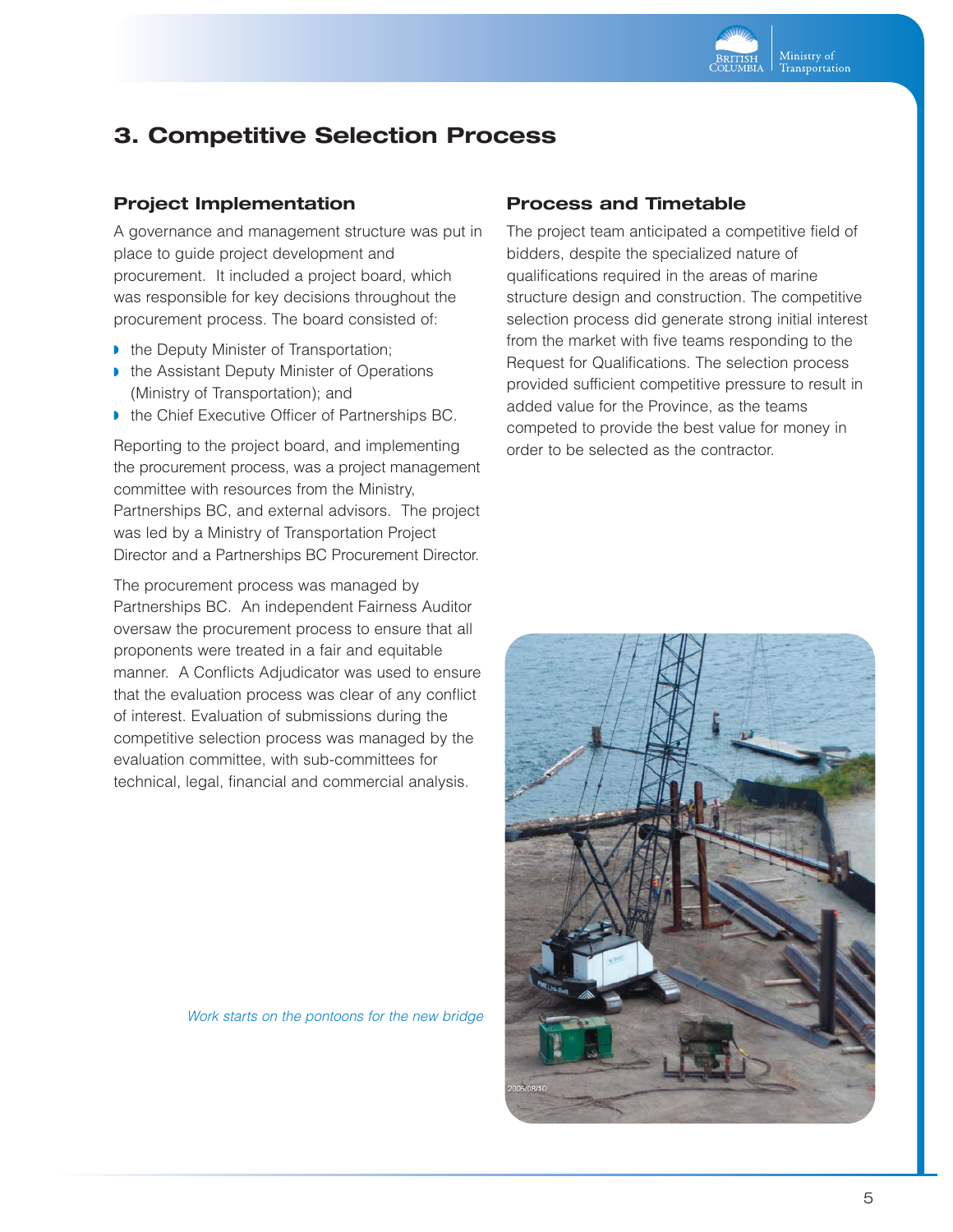| <b>Milestone</b>                                  | <b>Date</b>                                                                             | <b>Outcome</b>                                                                                                                                                                                        |
|---------------------------------------------------|-----------------------------------------------------------------------------------------|-------------------------------------------------------------------------------------------------------------------------------------------------------------------------------------------------------|
| Request for Expressions of<br>Interest issued.    | October 28, 2003                                                                        | The REOI closed on November 25, 2003. 17 companies<br>expressed interest in the project.                                                                                                              |
| <b>Request for Qualifications</b><br>issued       | December 30 2003                                                                        | Five proponents responded.                                                                                                                                                                            |
| Submissions evaluated and<br>short-list developed | May 2004                                                                                | Three proponents were short-listed as a result of this<br>evaluation. The teams were:<br><b>Bouygues Travaux Publics</b><br>Okanagan Crossing Group, and<br>$\bullet$<br>• SNC-Lavalin Inc.           |
| Request for Proposals issued                      | May 31 2004                                                                             |                                                                                                                                                                                                       |
| Proposals due                                     | December 1, 2004<br>(technical proposals)<br>December 13, 2004<br>(financial proposals) | Bouygues Travaux Publics chose to withdraw from the<br>competition before the deadline.<br>Proposals submitted by:<br>Okanagan Crossing Group, led by Ledcor Projects Inc., and<br>• SNC-Lavalin Inc. |
| Best and Final Offer stage                        | January 2005                                                                            | Both proponents proceeded to this stage.                                                                                                                                                              |
| Final negotiations                                | <b>June 2005</b>                                                                        | SNC-Lavalin was chosen as the Selected Proponent and<br>financial close was reached.                                                                                                                  |
| New crossing to open                              | July 1, 2008                                                                            |                                                                                                                                                                                                       |

# **Evaluation**

The evaluation committee reported to the project board and included: the Assistant Deputy Minister in charge of the project; the Project Director from Ministry of Transportation; and the Chief Project Advisor from Partnerships BC.

Evaluations were conducted by:

- ◗ Ministry of Transportation representatives;
- ◗ Partnerships BC representatives;
- ◗ Ministry of Attorney General representatives;
- ◗ Financial/Business Advisor (Macquarie North America Ltd.);
- ◗ Engineering/Design Consultant/Technical (Westmar Consultants) ;
- ◗ Operations and Maintenance Advisor (Geoplan / Opus);
- ◗ Legal Advisor (Miller Thomson); and
- ◗ Traffic Consultant (Halcrow/TSI).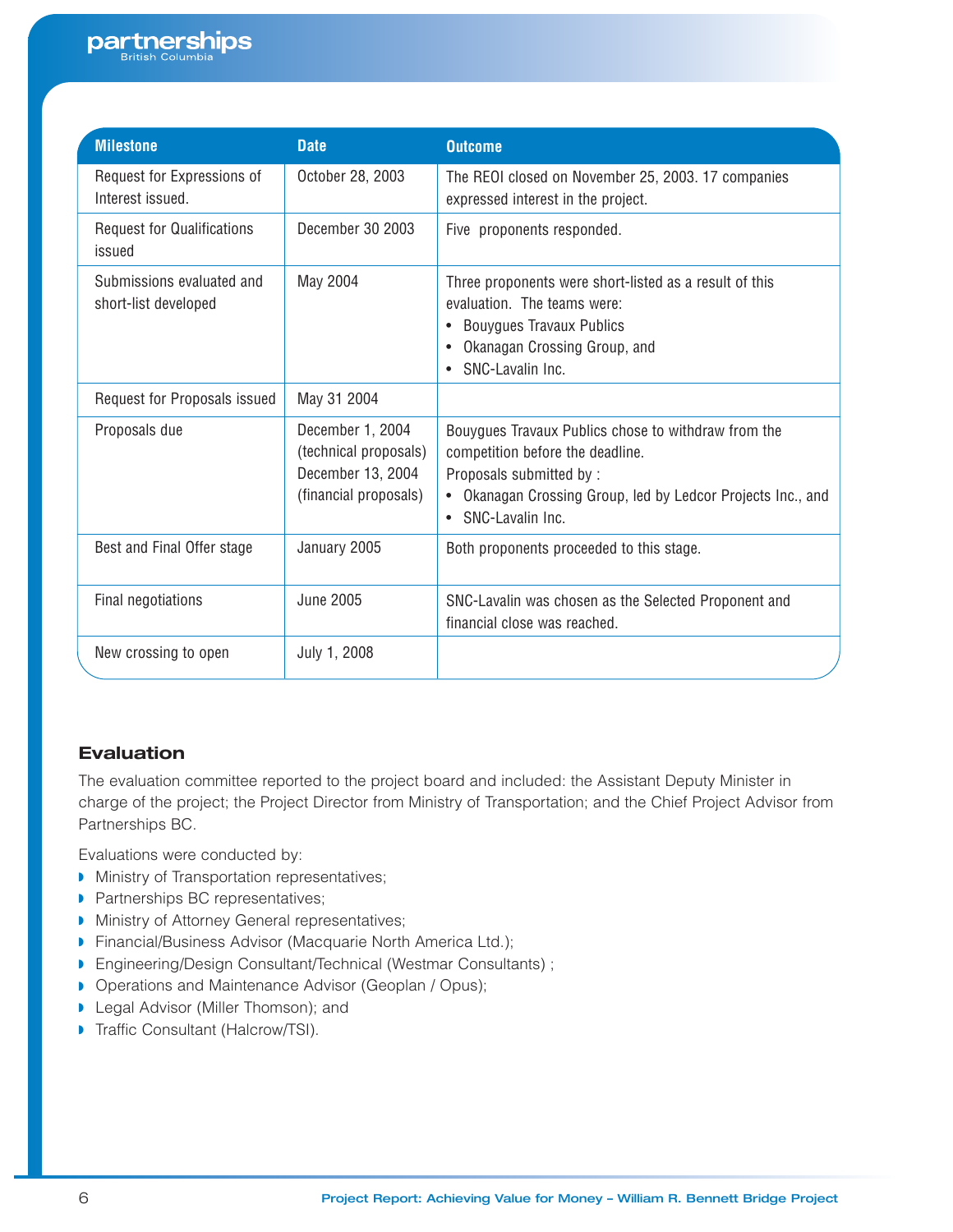

Evaluation criteria were divided into two broad categories:

- ◗ technical evaluation criteria; and
- ◗ legal and commercial evaluation criteria, including value for money.

Technical evaluation was on a pass/fail basis determined by baseline expectations related to functional design and detailed design aspects of the project.

Commercial evaluation focused on such items as legal structure of the final contract, construction and operating costs, and financing structures and guarantees. Again, baseline expectations of acceptability were established for criteria such as:

- ◗ consortium legal organization (joint venture, limited partnership, incorporation);
- ◗ level and type of contractor participation;
- ◗ parent company financial guarantees;
- ◗ minimum equity levels and equity payback period; and
- ◗ committed financing packages.

The proponents' pricing proposals consisted of a stream of performance-based payments for the term of the agreement. Value for money was calculated by comparing the present value of the stream of payments to the benefits arising from each proposal. Present values for both proposals were calculated using a consistent discount rate that was deemed appropriate for the level of risk involved with this project. These net present values were compared to a public sector comparator, a financial model that estimated the cost of the project if it was built using conventional procurement methods.

#### **Contract Finalization**

#### **The contract was finalized in a timely way to keep the project on schedule.**

Once SNC-Lavalin was chosen in March 2005 as the preferred proponent at the Best and Final Offer stage, the Province's project team began intensive negotiations that lasted until mid-April. Commercial and financial close was achieved on June 30, 2005.

### **Competitive Selection Costs**

The William R. Bennett Bridge is one of the first major transportation projects to be initiated and implemented as a public private partnership by the Province. As such, this project will serve as a guide for future transportation projects.

Procurement costs capitalized as part of the project, including the costs of engineering, transaction and legal advisors from the issuance of the RFP through to the completion of financial close, were \$5.3 million. This represents approximately three per cent of the project's net present value, or four per cent of the capital cost. For evaluation purposes, the cost of procurement was added to SNC-Lavalin's proposal to ensure that procurement costs were accounted for in the value for money assessment.

Early in the planning stages, the Province spent an estimated \$7 million on advance planning and feasibility studies which were used to make the decision to proceed with procurement of the new bridge.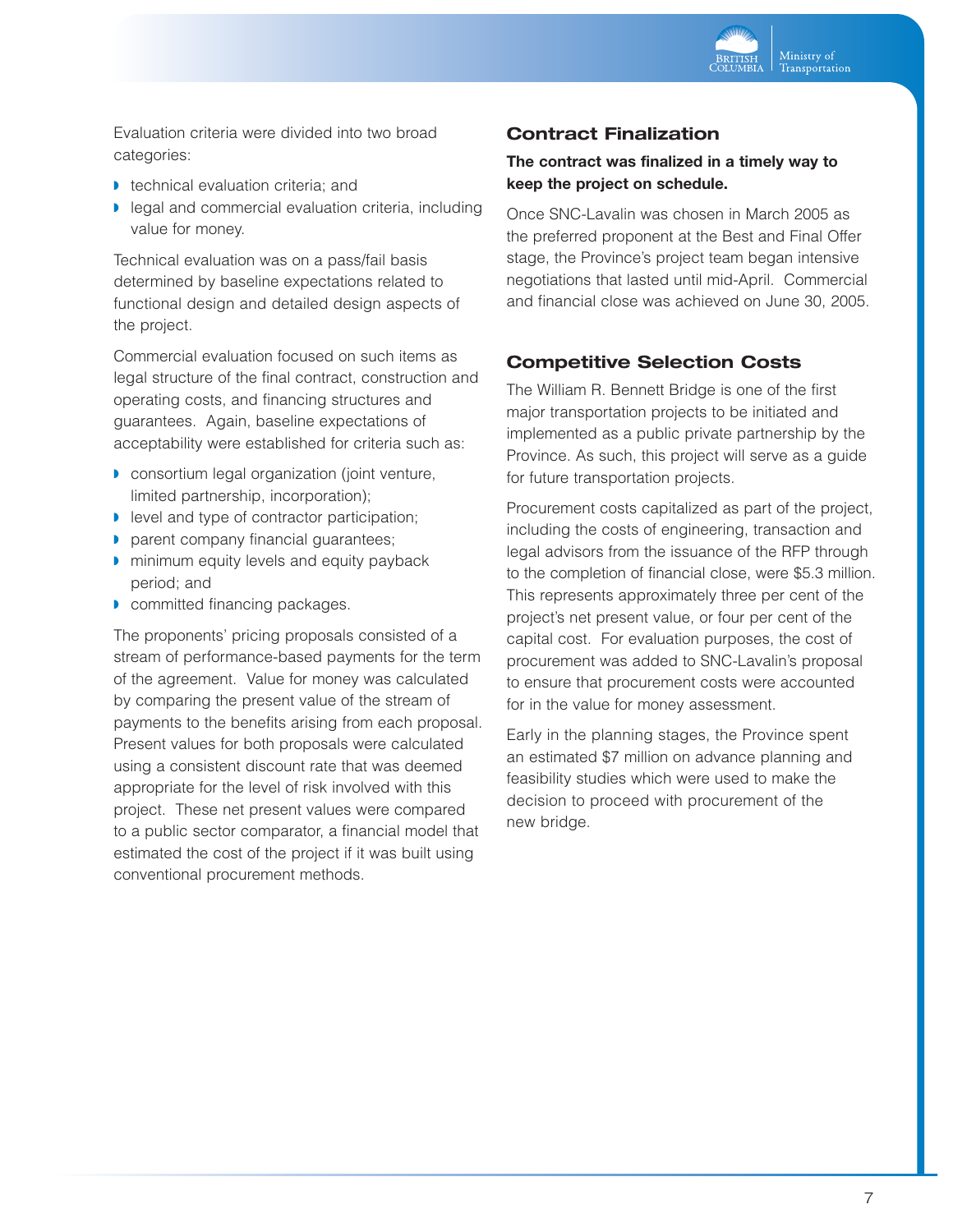# **4. Changes in the Project**

#### **Capital Cost Comparison**

#### **The capital cost of the new bridge is higher than originally estimated.**

The capital cost of the William R. Bennett Bridge was initially estimated at \$100 million in 2002. Since that time, construction cost inflation and labour cost inflation have increased dramatically across the Province.

Between now and the 2010 Olympics, at least \$12 billion worth of major infrastructure, institutional and commercial construction projects are planned for the province. There is also high construction volume in other provinces, including Alberta, Ontario and Newfoundland. As demand for construction increases, so do construction prices.

According to an independent survey conducted by BTY Group, British Columbia has experienced rapid construction inflation over the past five years. Between 2002 and 2004 alone, concrete formwork inflation was 50 per cent, concrete material inflation was 20 per cent, and reinforcing steel inflation was 40 per cent. In addition, oil prices have increased by about 100 per cent since January 2004, including an increase of 35 per cent in the first quarter of 2005 alone. Oil is a major source of energy for both production of materials and transportation, and as such, price increases here have a major impact on large construction projects.

Largely as a result of these inflationary pressures in the construction market, the capital cost of the new crossing is estimated at \$44.5 million higher than originally estimated. The revised estimate was verified by an independent third party review undertaken for the Ministry of Transportation. Capital cost increases would have occurred under either traditional procurement or the public private partnership model.

However, the contract with SNC-Lavalin will protect the Province from any future cost escalations.

### **Life Cycle Cost Comparison**

**Over the whole life cycle of the project, the public private partnership model is expected to cost taxpayers less than a traditional procurement contract would have cost.**

When the Province proceeds with a public private partnership, it often uses a hypothetical financial model, called a Public Sector Comparator (PSC) to compare the cost of the project under conventional procurement with the costs as proposed by proponents competing for the project. This financial model is a risk-adjusted estimate of the costs for the Province to undertake the project under a conventional delivery process. Under a conventional delivery process, the Province retains substantial design, construction, operations and asset management risk. These risks are accounted for in the financial model. The PSC provides a benchmark against which the cost of the project can be assessed. It takes into account all of the assets, services, staff, consumables, and other elements required to deliver the project to the same standards and level of certainty required of the private sector under a public private partnership.

During the competitive selection process for the project, an independent cost estimate was prepared and a public sector comparator was calculated and compared with the cost of each proposal. For the comparison, both proposals and the PSC used a market-based discount rate of eight per cent, which is an estimate of the private sector weighted average cost of capital for a project of this type. The comparison was also analyzed at discount rates of seven and nine per cent, and the SNC-Lavalin proposal showed the best value in all cases. The sensitivity analysis showed value for money of \$14.5 million to \$33.7 million at those discount rates.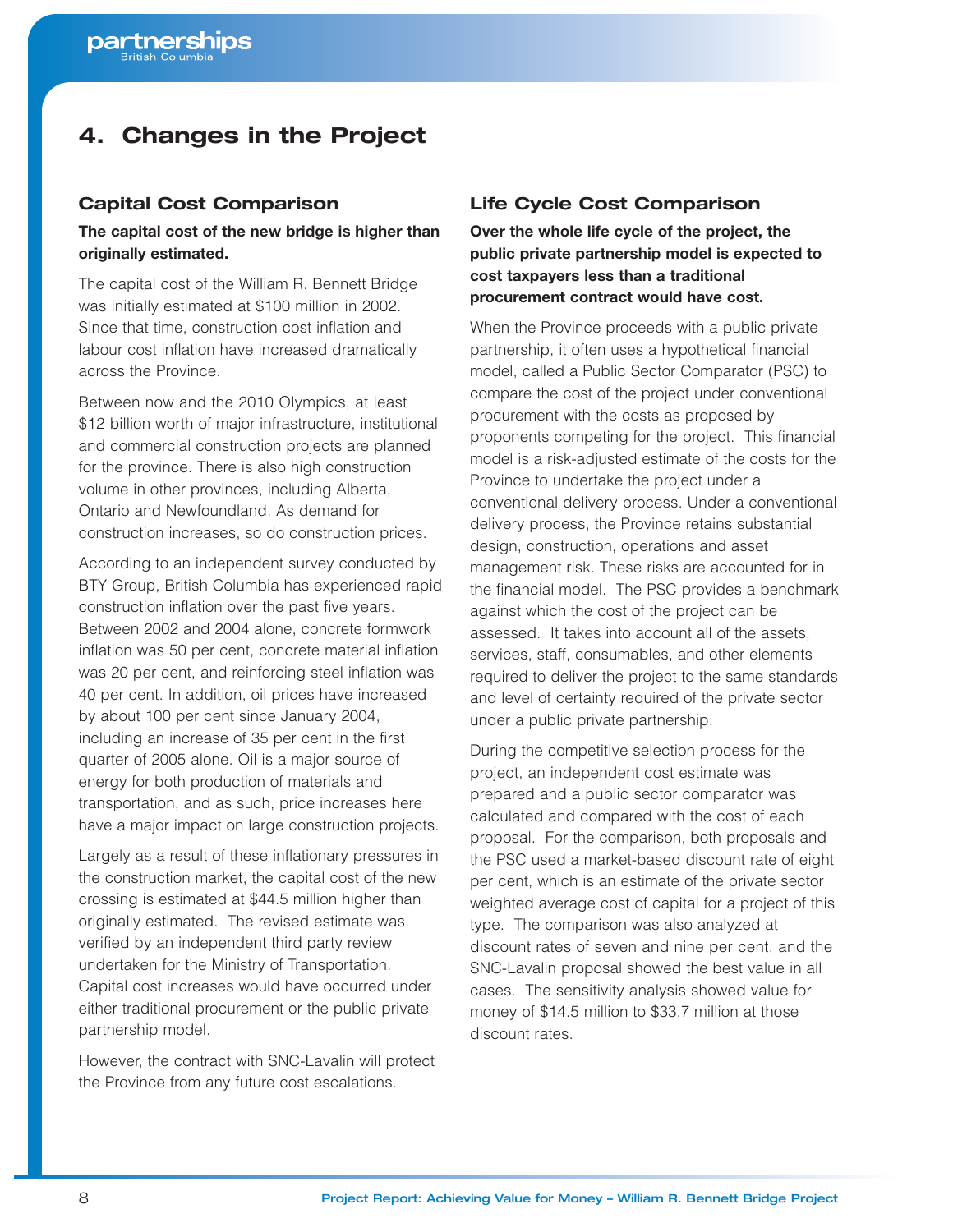

# **5. The Final Contract**

#### **Profile of the Contractor**

The SNC-Lavalin team includes:

- ◗ SNC-Lavalin Constructors (Pacific) Inc. and Vancouver Pile Driving Ltd. (design-build);
- ◗ SNC-Lavalin ProFac, a wholly owned subsidiary of SNC-Lavalin Group Inc. (operations and maintenance);
- ◗ Sun Life Assurance Company of Canada and the Ontario Teachers' Pension Plan Board.

### **Key Terms of the Contract**

The term of the contract is 30 years, comprising a three-year construction period and a 27-year operation period.

SNC-Lavalin will provide the Ministry of Transportation with a new crossing across Okanagan Lake. The new crossing will be completed by July 1, 2008 and will meet or exceed the performance standards in the contract. In addition SNC-Lavalin will provide the operations, maintenance and rehabilitation services on the new crossing in a manner that meets or exceeds the provincial standards for the next 27 years. Under the terms of the agreement SNC-Lavalin will:

- ◗ design and construct the bridge in accordance with the agreement including both the specified required scope of work as well as any additional works that SNC-Lavalin commits to provide;
- ◗ decommission the existing bridge;
- ◗ provide financing for the design, construction, operation, maintenance and rehabilitation of the new bridge and the decommissioning of the existing bridge;
- ◗ provide the operation, maintenance and rehabilitation (OMR) services for the new bridge including providing the resources, materials and equipment to manage, plan and deliver the OMR in accordance with the requirements specified by the Province; and

◗ ensure that, at the end of the contract term, the asset meets the turn-over conditions specified by the Province; for example, the bridge must meet the remaining life profile criteria at the end of the contract term.

The Province will make annual payments to SNC-Lavalin based on performance achieved corresponding to user satisfaction, lane availability, public safety and traffic use standards as defined in the contract. The Province will not start these payments until the bridge is open to the public. Moreover, if SNC-Lavalin does not meet the standards set by the Ministry, it will face financial penalties.

The following graph demonstrates the anticipated payment stream to SNC-Lavalin over the term of the agreement. This graph assumes no bonuses or penalties. Using a discount rate of eight per cent over 30 years, these annual payments are equal to the \$170 million net present value of the project.



#### **Financing**

SNC-Lavalin is financing the project through a private placement with Sun Life Assurance Company of Canada and the Ontario Teachers' Pension Plan Board.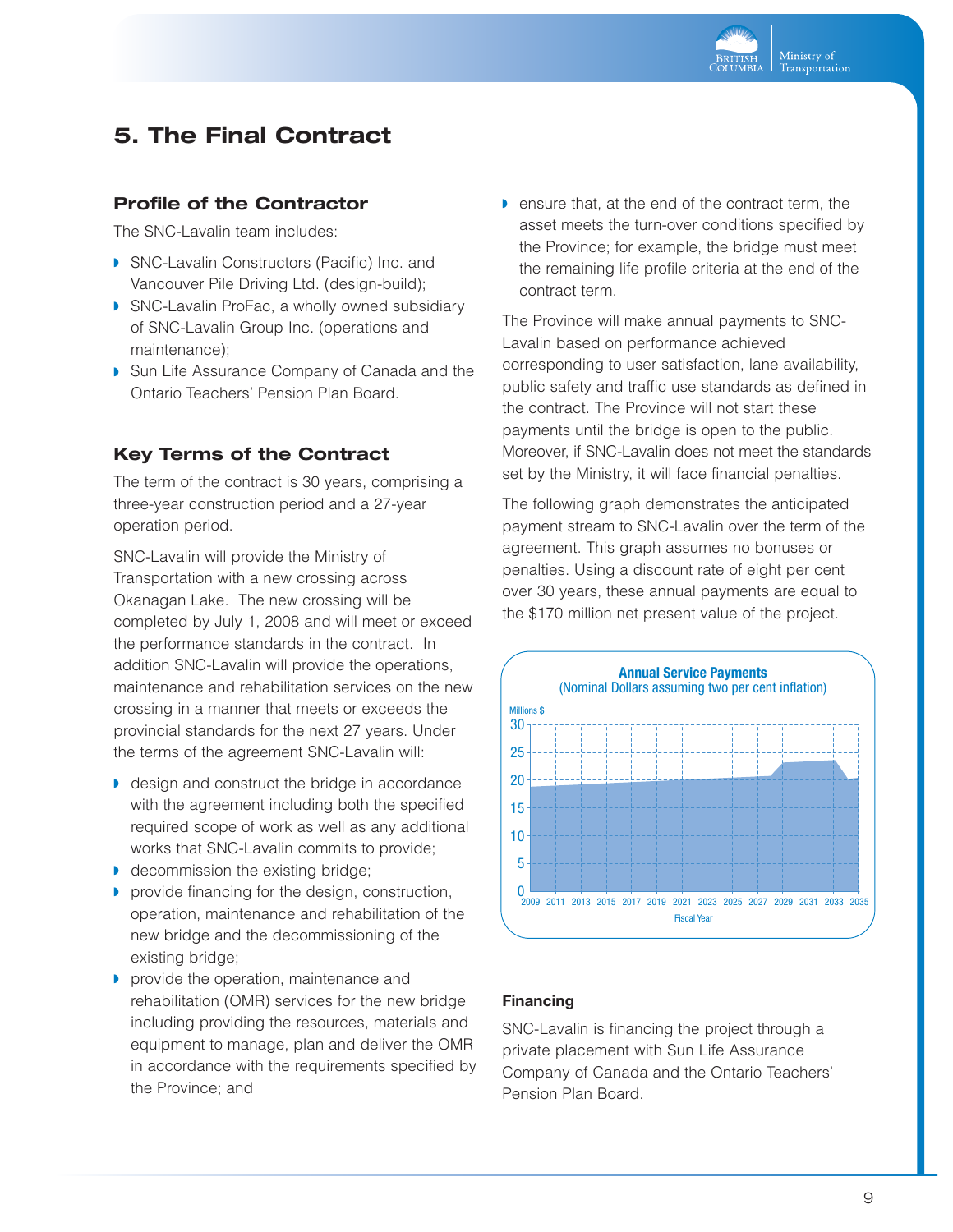#### **Contract Termination**

The contract can be terminated by either party, based on specific conditions or events, as defined in the final agreement.

#### **Risk Allocation**

Generally, SNC-Lavalin bears risks related to design, construction, operations, maintenance, and rehabilitation of the new bridge. This adds value for taxpayers because the Province is protected from the possibility of costs associated with unexpected issues related to these areas. The Province retains risks that are outside the control of SNC-Lavalin and most of the risks resulting from changes to legislation. A more detailed breakdown of the risk profile is presented below.

|                                                                                                                                                                                      | <b>Public (Ministry of</b> | <b>Private</b> |               |
|--------------------------------------------------------------------------------------------------------------------------------------------------------------------------------------|----------------------------|----------------|---------------|
| <b>Risks relating to:</b>                                                                                                                                                            | <b>Transportation</b> )    | (SNC-Lavalin)  | <b>Shared</b> |
| Design of bridge and long term impacts                                                                                                                                               |                            | ✓              |               |
| Design standards prescribed in the Concession Agreement                                                                                                                              | ✓                          |                |               |
| Design of bridge meet required obligations<br>(for example, noise levels, vibrations)                                                                                                |                            | V              |               |
| Geotechnical or subsurface risks                                                                                                                                                     |                            | ✓              |               |
| Construction costs, and schedule                                                                                                                                                     |                            | ✔              |               |
| Construction safety                                                                                                                                                                  |                            | ✓              |               |
| <b>Construction materials</b>                                                                                                                                                        |                            | ✓              |               |
| Completion of bridge in accordance with standards                                                                                                                                    |                            | ✔              |               |
| Causeway fill and preload (This work was completed as a separate<br>contract in the summer of 2005.)                                                                                 | ✓                          |                |               |
| Availability of approach roads (MoT has committed to SNC<br>that the roads will be available at a certain time and will be<br>able to accommodate pre-defined traffic levels.)       | V                          |                |               |
| Graving dock (MoT provided the site to SNC, SNC is responsible for<br>designing, constructing, and deconstructing the graving dock site and<br>complying with all required permits.) |                            |                |               |
| Unexpected site conditions (for example, rock and soil quality)                                                                                                                      |                            | $\checkmark$   |               |
| Environmental issues dealing with construction method, operation of<br>new bridge, and required environmental monitoring.                                                            |                            | V              |               |
| Permitting, for example, permits not received in timely manner, permit<br>requirements result in higher costs, and missed or unknown permits                                         |                            |                |               |
| Traffic management needed during the construction of the<br>new bridge or traffic management during operations                                                                       |                            | ✓              |               |
| Force majeure                                                                                                                                                                        |                            |                | ✔             |
| Financial - inflation and financing costs                                                                                                                                            |                            |                |               |
| Performance payments during the operations phase will be indexed<br>to inflation. Inflation risk during the construction phase has been<br>transferred to SNC-Lavalin.               |                            |                |               |
| Operations and maintenance – equipment availability, labour action                                                                                                                   |                            | ✔              |               |
| Operations and maintenance - latent defects discovered in new bridge                                                                                                                 |                            | ✓              |               |
| Operations and maintenance - changes in traffic composition may<br>impact operations and maintenance costs                                                                           |                            | ✔              |               |
| Operations and maintenance - changes in required standards                                                                                                                           | V                          |                |               |
| Operations and maintenance risk associated with existing bridge                                                                                                                      | V                          |                |               |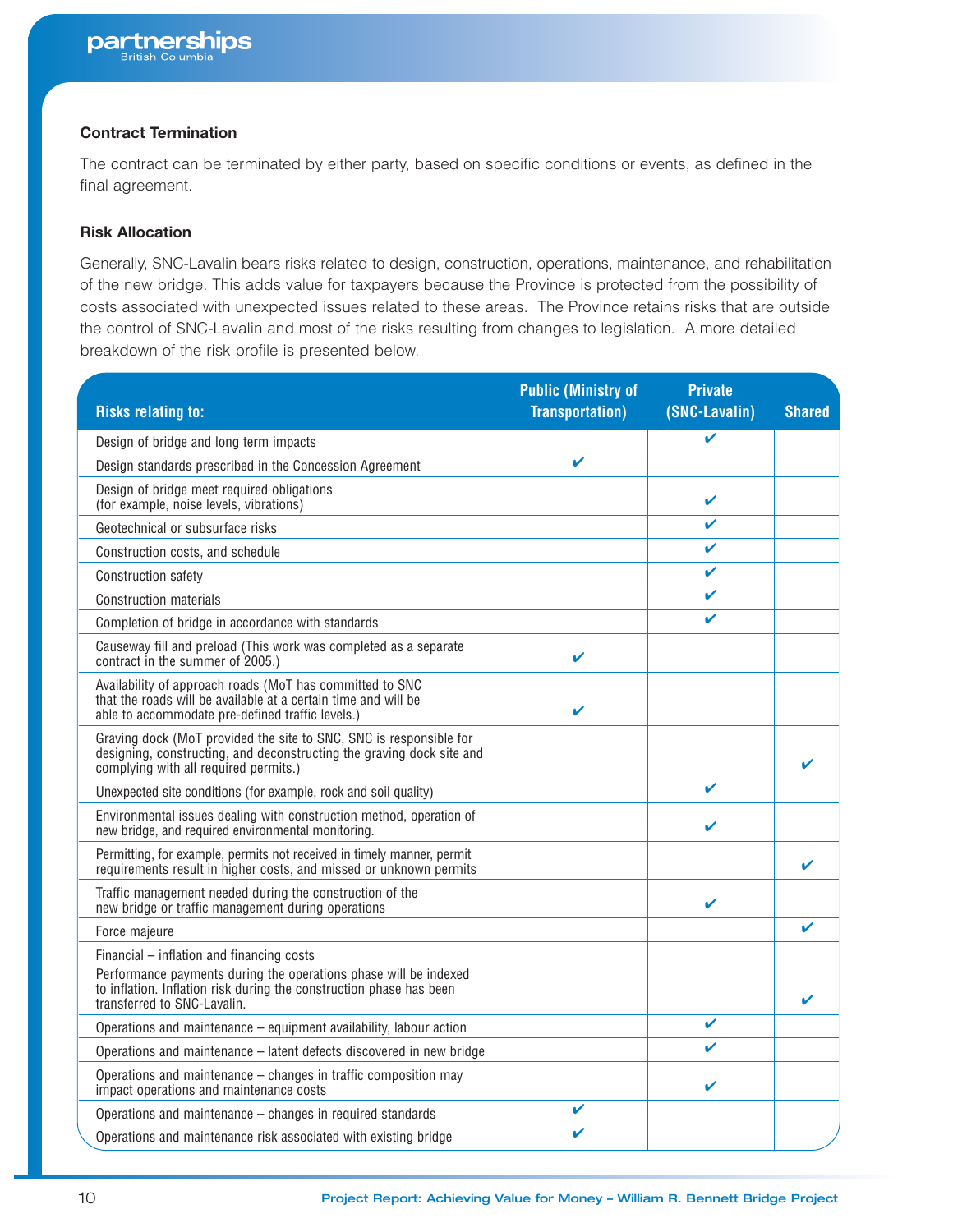

# **6. Achieving Value for Money**

#### **The contract with SNC-Lavalin offers value for money on both a financial and qualitative basis.**

The public private partnership contract, when compared to traditional public sector procurement, is expected to deliver both quantitative and qualitative value for money. The net present value cost for the project, as delivered by SNC-Lavalin, is estimated at \$170 million. This compares favourably to the estimated cost if the project was completed by the public sector, which is \$195 million. Net present value is a risk-adjusted calculation of the stream of payments to be made over the term of the agreement, expressed in today's dollars.

The William R. Bennett Bridge contract offers expected savings of \$25 million on a net present value basis over the 30 year life of the agreement. This benefit is a direct result of:

- ◗ using a whole life cycle costing approach to the contract over the contract term to optimize capital, operating, maintenance and rehabilitation costs; and
- ◗ achieving an optimal allocation of risks between the contractor and the Province through the competitive procurement process. SNC-Lavalin is bearing the risks for design, construction, financing, and operations. For example, SNC Lavalin assumes responsibility for cost over-runs in the design and construction phases, and will incur financial penalties if the new bridge is not constructed and open to traffic by July 1, 2008.

The contract also offers qualitative benefits to taxpayers. SNC-Lavalin has committed to a performance-based contract. The contract ensures that SNC-Lavalin has incentives to meet or exceed long term safety, reliability and capacity objectives set by the Ministry of Transportation. Further incentives are included to minimize road delays and closures, improve predictability and complete the project on time. Payments to SNC-Lavalin, which will not start until the new bridge is open to the public, are based on provincial standards for user satisfaction, lane availability, public safety and traffic use.

The expected qualitative and quantitative benefits of the agreement were confirmed by two independent business advisors.

Macquarie North America, the business advisor to the Province for this project, compared the final agreement with SNC-Lavalin to a hypothetical traditional procurement, and concluded that "the project represents good value for money for the Province, relative to conventional delivery."

In addition, the Province retained Ernst and Young Orenda Corporate Finance Inc. ("Ernst and Young") to conduct an independent third party review of the final agreement. Ernst and Young concluded that based on the documents they reviewed, "the OLC project provides a robust value for money proposition," and that the final agreement represents "a reasonable commercial transaction for the province when taking into account the risks of the project."

The ultimate success of the project is contingent on implementation of the next stages of the project, including detailed design, construction and ongoing operations and maintenance of the bridge.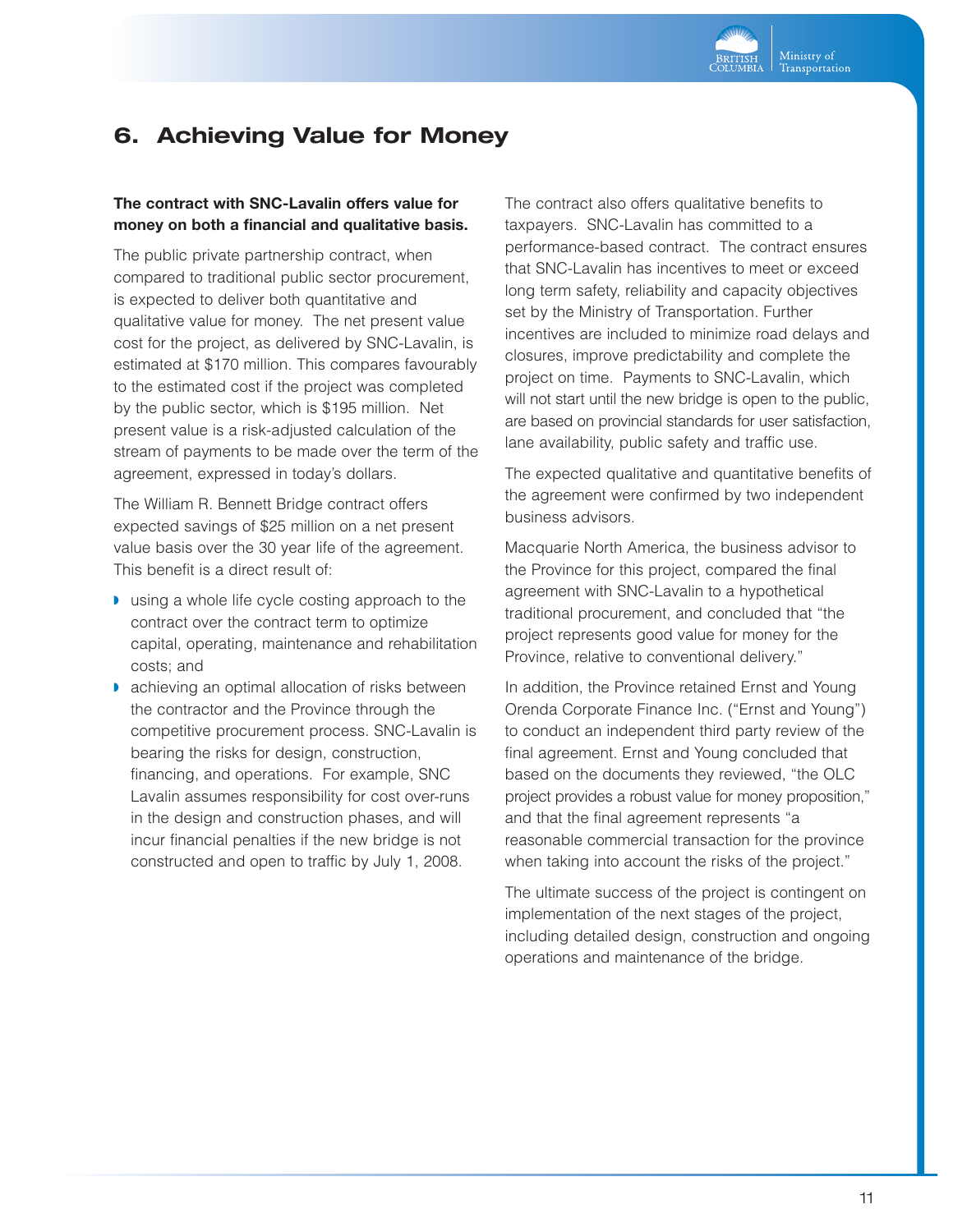# **7. Ongoing Contract Monitoring**

### **The Province will monitor the contract to ensure that SNC-Lavalin is meeting the required performance standards.**

The Ministry of Transportation will set and monitor the performance standards for the bridge, throughout the term of the agreement.

If SNC-Lavalin fails to meet the performance standards specified by the Province, the Province will be entitled to make deductions from the performance payment in accordance with the agreement.

For example, if SNC-Lavalin was three months late in having the bridge open to traffic, the Province would reduce payments by about \$4.9 million in 2008 dollars.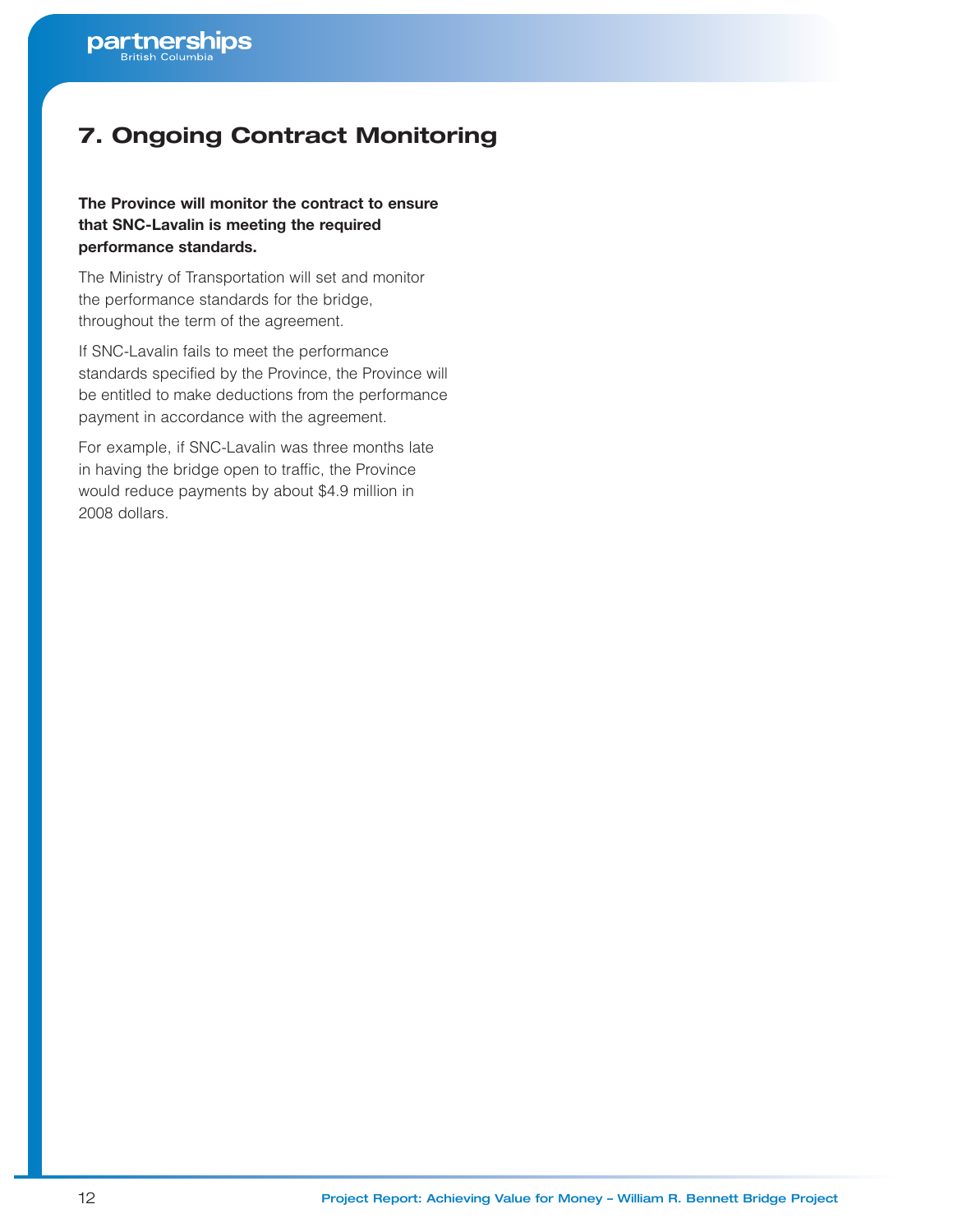

# **8. Expected Budget Reporting and Accounting Treatment**

#### **The total capital cost of the project will be recorded as debt by the Province.**

The William R. Bennett Bridge project will be treated as an asset by the British Columbia Transportation Financing Authority and consolidated into the financial statements of the Province. The performance payments will be considered an obligation, with the component of the performance payments related to capital costs treated as debt by the British Columbia Transportation Financing Authority and consolidated into the financial statements of the Province. Upon completion of construction, the recorded book value of the project will be amortized over 40 years for bridge structures and highway roadbed and over 15 years for paving, fencing, signage, traffic control equipment and most other assets attached to the project.